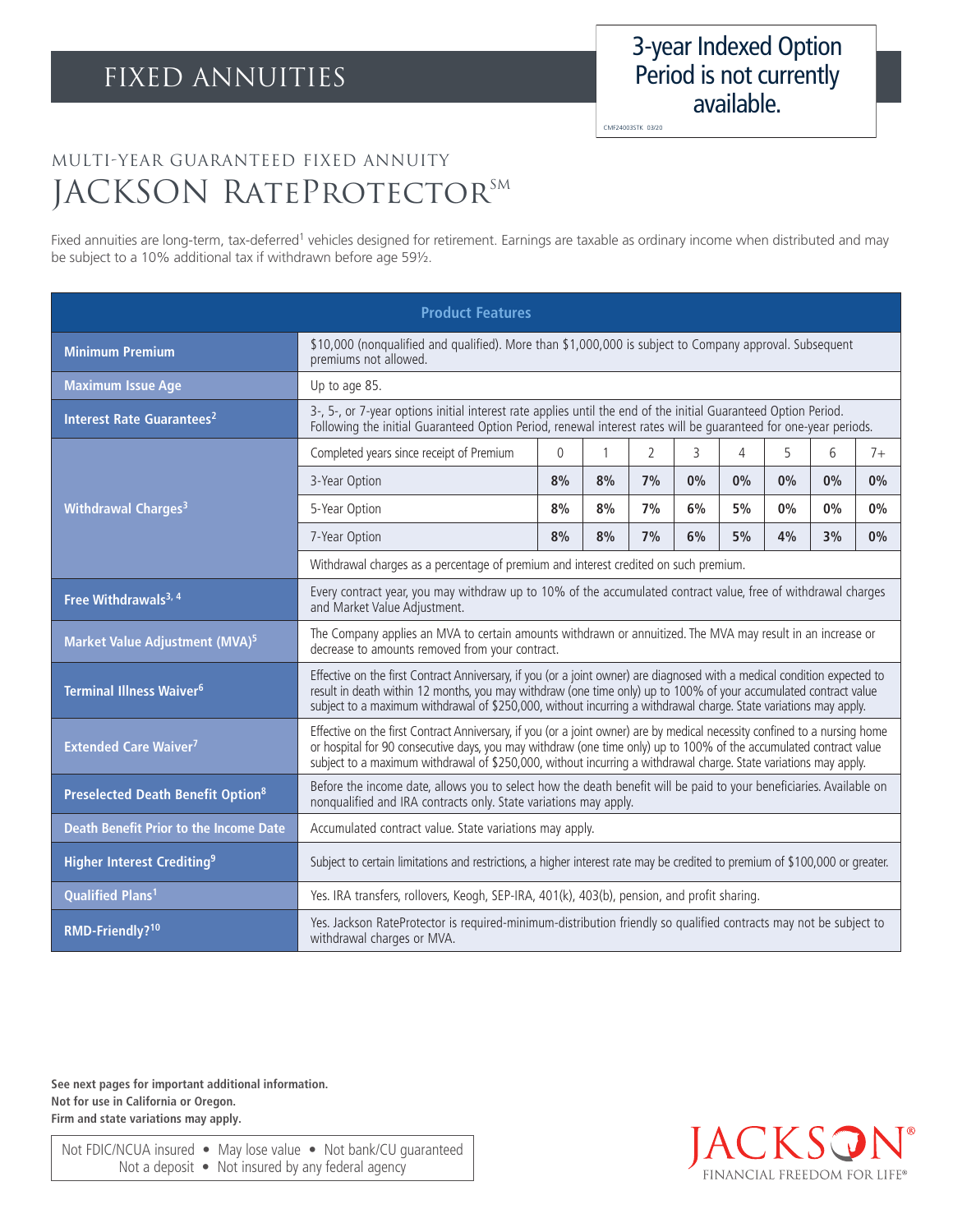# JACKSON RateProtector

#### **What is Jackson RateProtector?**

Jackson RateProtector is a single premium, multi-year guaranteed fixed annuity that can provide:

- **• Preservation of principal**
- **• Guaranteed interest rates**
- **• Tax-deferred interest accumulation**
- **• Preservation of your legacy**

Jackson RateProtector is a long-term, tax-deferred<sup>1</sup> vehicle designed for retirement. Earnings are taxable as ordinary income when distributed and may be subject to a 10% additional tax if withdrawn before age 59½. Premium payments can be most effective if left in place for at least seven years or until retirement. Amounts withdrawn may be subject to withdrawal charges and market value adjustment, which may reduce your accumulated contract value. Guarantees are backed by the claims-paying ability of Jackson National Life Insurance Company®.

#### **How does Jackson RateProtector work?**

Jackson RateProtector helps you preserve and grow your nest egg in two ways:

#### Guaranteed Interest Rates2

You may elect to have your initial interest rate guaranteed for a 3-, 5-, or 7- year Guaranteed Option Period. After the initial guaranteed option period, renewal interest rates will be guaranteed for one-year periods and will never fall below the contract's declared guaranteed minimum interest rate.

#### Tax Advantages

Interest accumulates free of current taxation until you withdraw it. Please note that some states impose premium taxes; contact your representative for details.

### **Can I convert Jackson RateProtector to a stream of income?**

Yes, you may elect to convert your Jackson RateProtector value into a stream of income. However, you are never required to convert your value to income payments to retain earned interest. The Latest Income Date allowed under the contract is the owner's age 95, which is the required age to annuitize or take a lump sum.

## **Is my money protected in a Jackson RateProtector annuity?**

Jackson RateProtector is a fixed annuity providing protection with a fixed rate of interest on your money. Assuming you do not take withdrawals, your money is guaranteed to grow every year. The guarantees offered by Jackson RateProtector are backed by the claims-paying ability of Jackson National Life Insurance Company, one of the largest life insurance companies in America.

#### **Do I have access to my money?**

Jackson RateProtector offers the following accessibility:

#### 10% Free Withdrawals<sup>3, 4</sup>

Each contract year you may withdraw up to 10% of your accumulated contract value without incurring a withdrawal charge or market value adjustment.

#### Required Minimum Distributions (RMDs)10

At age 70½, the IRS may require you to take a minimum distribution from a qualified account. RMDs may be taken each contract year, free of withdrawal charges and market value adjustment, even if the RMD amount exceeds the 10% free withdrawal amount.

#### Terminal Illness Waiver<sup>6</sup>

If you are diagnosed with a medical condition expected to result in death within 12 months, you may withdraw (one time only) up to 100% of your contract's accumulated contract value without incurring a withdrawal charge.

#### Extended Care Waiver7

If you (or the joint owner) are by medical necessity confined to a nursing home or hospital for 90 consecutive days, you may withdraw up to 100% of the accumulated contract value without incurring a withdrawal charge (one time only).

## **Does Jackson RateProtector protect my beneficiaries?**

Jackson RateProtector offers the standard death benefit. Your entire accumulated contract value will be paid to your beneficiaries, who can elect to receive their benefits in a lump sum or series of payments. Or, if you prefer, Jackson<sup>®</sup> will allow you to preselect how the death benefit<sup>8</sup> will be paid to your beneficiaries.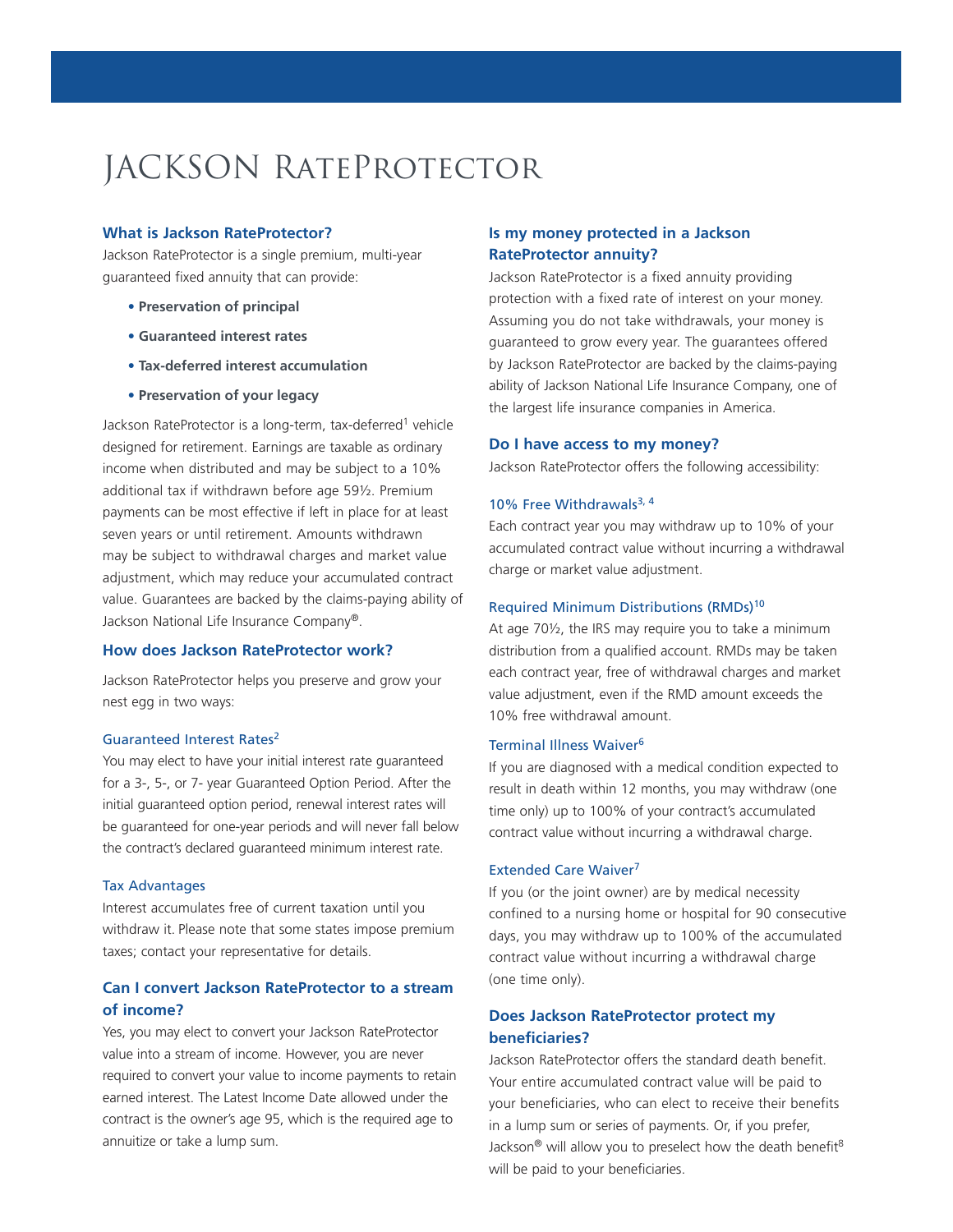

#### **How do I start a Jackson RateProtector annuity?**

Jackson RateProtector is available for a single premium payment of \$10,000 for nonqualified and qualified money. Premium may not exceed \$1,000,000 without prior approval. Jackson RateProtector may be issued to individuals aged 0-85.



# The Power of Tax deferral

Taxes you pay annually on earnings, such as interest, dividends, and capital gains, can erode the total amount set aside for your retirement. With a tax-deferred annuity, you pay no taxes on earnings while they remain in the contract. That means all of your money is working for you not just the portion left after taxes.1 Consider this hypothetical example comparing currently taxable growth vs. tax-deferred growth of \$100,000; assuming a 4.50% annual rate of return and 40% tax rate over 30 years. Even if a lump-sum withdrawal is taken at the end of the 30-year period, the \$100,000 still earns more than it would without tax deferral.

This example assumes a single, hypothetical contribution of nonqualified \$100,000, a 4.50% annual return and a 40% tax rate. The after-tax amount available is in the form of lump sum distribution after the deduction of potential taxes and the original investment amount at a 40% tax rate. (The actual tax results of any distribution will depend on an individual's personal tax circumstances.) This hypothetical example illustrates tax deferral and does not represent the past or future performance of any particular product. Lower maximum tax rates on capital gains and dividends would make the investment return for the taxable investment more favorable, thereby reducing the difference in performance between the accounts shown. Changes in tax rates and tax treatment of investment earnings may impact the comparison shown. Investors should consider their individual investment time horizon and income tax brackets, both current and anticipated, when making an investment decision, as these may further impact the results of the comparison.